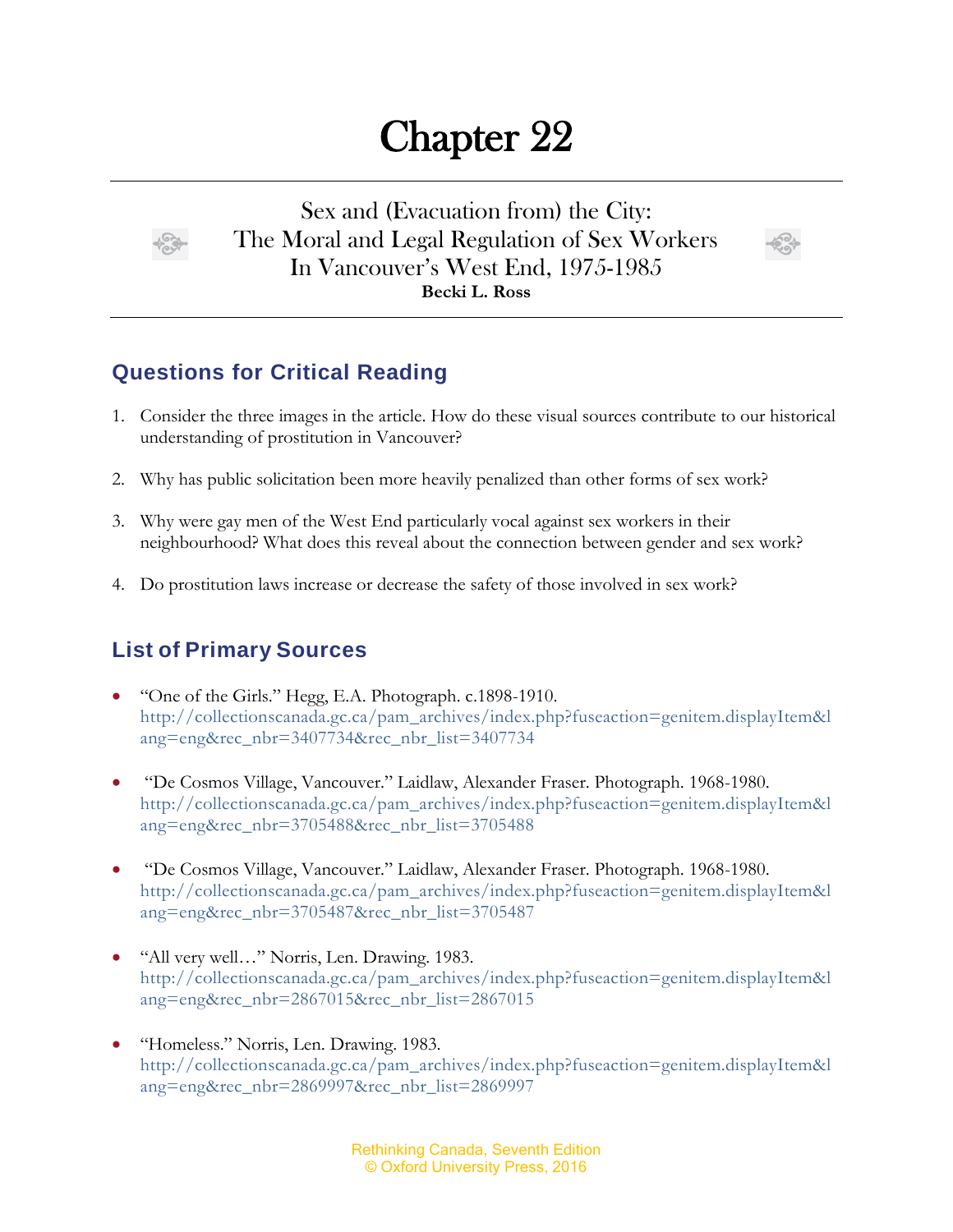- "He's right by golly…" Norris, Len. Drawing. 1984. [http://collectionscanada.gc.ca/pam\\_archives/index.php?fuseaction=genitem.displayItem&l](http://collectionscanada.gc.ca/pam_archives/index.php?fuseaction=genitem.displayItem&lang=eng&rec_nbr=2867024&rec_nbr_list=2867024) [ang=eng&rec\\_nbr=2867024&rec\\_nbr\\_list=2867024](http://collectionscanada.gc.ca/pam_archives/index.php?fuseaction=genitem.displayItem&lang=eng&rec_nbr=2867024&rec_nbr_list=2867024)
- "Air View Showing the West End." Albertype Company. Photograph. c.1900-1925. [http://collectionscanada.gc.ca/pam\\_archives/index.php?fuseaction=genitem.displayItem&l](http://collectionscanada.gc.ca/pam_archives/index.php?fuseaction=genitem.displayItem&lang=eng&rec_nbr=3334898&rec_nbr_list=3334898) [ang=eng&rec\\_nbr=3334898&rec\\_nbr\\_list=3334898](http://collectionscanada.gc.ca/pam_archives/index.php?fuseaction=genitem.displayItem&lang=eng&rec_nbr=3334898&rec_nbr_list=3334898)
- "West End, Davie Street showing CPR." Albertype Company. c.1900-1925. [http://collectionscanada.gc.ca/pam\\_archives/index.php?fuseaction=genitem.displayItem&l](http://collectionscanada.gc.ca/pam_archives/index.php?fuseaction=genitem.displayItem&lang=eng&rec_nbr=3334879&rec_nbr_list=3334879) [ang=eng&rec\\_nbr=3334879&rec\\_nbr\\_list=3334879](http://collectionscanada.gc.ca/pam_archives/index.php?fuseaction=genitem.displayItem&lang=eng&rec_nbr=3334879&rec_nbr_list=3334879)
- "Downtown Vancouver near the intersection of Granville and West Georgia Streets." Gilliat Eaton, Rosemary. Photograph. 1954. [http://collectionscanada.gc.ca/pam\\_archives/index.php?fuseaction=genitem.displayItem&l](http://collectionscanada.gc.ca/pam_archives/index.php?fuseaction=genitem.displayItem&lang=eng&rec_nbr=4814900&rec_nbr_list=4814900) [ang=eng&rec\\_nbr=4814900&rec\\_nbr\\_list=4814900](http://collectionscanada.gc.ca/pam_archives/index.php?fuseaction=genitem.displayItem&lang=eng&rec_nbr=4814900&rec_nbr_list=4814900)
- "Vancouver, Two Unidentified Women Standing in Doorway." Jaques, Ronny. Photograph. 1939-1951. [http://collectionscanada.gc.ca/pam\\_archives/index.php?fuseaction=genitem.displayItem&l](http://collectionscanada.gc.ca/pam_archives/index.php?fuseaction=genitem.displayItem&lang=eng&rec_nbr=4328222&rec_nbr_list=4328222) [ang=eng&rec\\_nbr=4328222&rec\\_nbr\\_list=4328222](http://collectionscanada.gc.ca/pam_archives/index.php?fuseaction=genitem.displayItem&lang=eng&rec_nbr=4328222&rec_nbr_list=4328222)
- "The Laurels and the Olympic Apartment Building, Vancouver." Frank, Leonard. c.1948, [http://collectionscanada.gc.ca/pam\\_archives/index.php?fuseaction=genitem.displayItem&l](http://collectionscanada.gc.ca/pam_archives/index.php?fuseaction=genitem.displayItem&lang=eng&rec_nbr=3308761&rec_nbr_list=3308761) [ang=eng&rec\\_nbr=3308761&rec\\_nbr\\_list=3308761](http://collectionscanada.gc.ca/pam_archives/index.php?fuseaction=genitem.displayItem&lang=eng&rec_nbr=3308761&rec_nbr_list=3308761)
- "Vancouver Harbour." Douglas, H.P. (publisher). Map. 1959. [http://collectionscanada.gc.ca/pam\\_archives/index.php?fuseaction=genitem.displayItem&l](http://collectionscanada.gc.ca/pam_archives/index.php?fuseaction=genitem.displayItem&lang=eng&rec_nbr=3673525&rec_nbr_list=3673525) [ang=eng&rec\\_nbr=3673525&rec\\_nbr\\_list=3673525](http://collectionscanada.gc.ca/pam_archives/index.php?fuseaction=genitem.displayItem&lang=eng&rec_nbr=3673525&rec_nbr_list=3673525)

## **Multimedia Resources**

- Vancouver Eastside Missing and Murdered Women [www.missingpeople.net/home.html](http://www.missingpeople.net/home.html)
- Red Light, Green Light: The Sex Industry in Vancouver <http://www.bcbusiness.ca/careers/red-light-green-light-the-sex-industry-in-vancouver>
- Vancouver Police to Prioritize Safety over Anti-Prostitution Laws [http://www.theglobeandmail.com/news/british-columbia/vancouver-police-to-prioritize](http://www.theglobeandmail.com/news/british-columbia/vancouver-police-to-prioritize-safety-over-anti-prostitution-laws/article21980647/)[safety-over-anti-prostitution-laws/article21980647/](http://www.theglobeandmail.com/news/british-columbia/vancouver-police-to-prioritize-safety-over-anti-prostitution-laws/article21980647/)
- West End History <http://gordonnelsoninc.com/vancouver-west-end-history>

Rethinking Canada, Seventh Edition © Oxford University Press, 2016